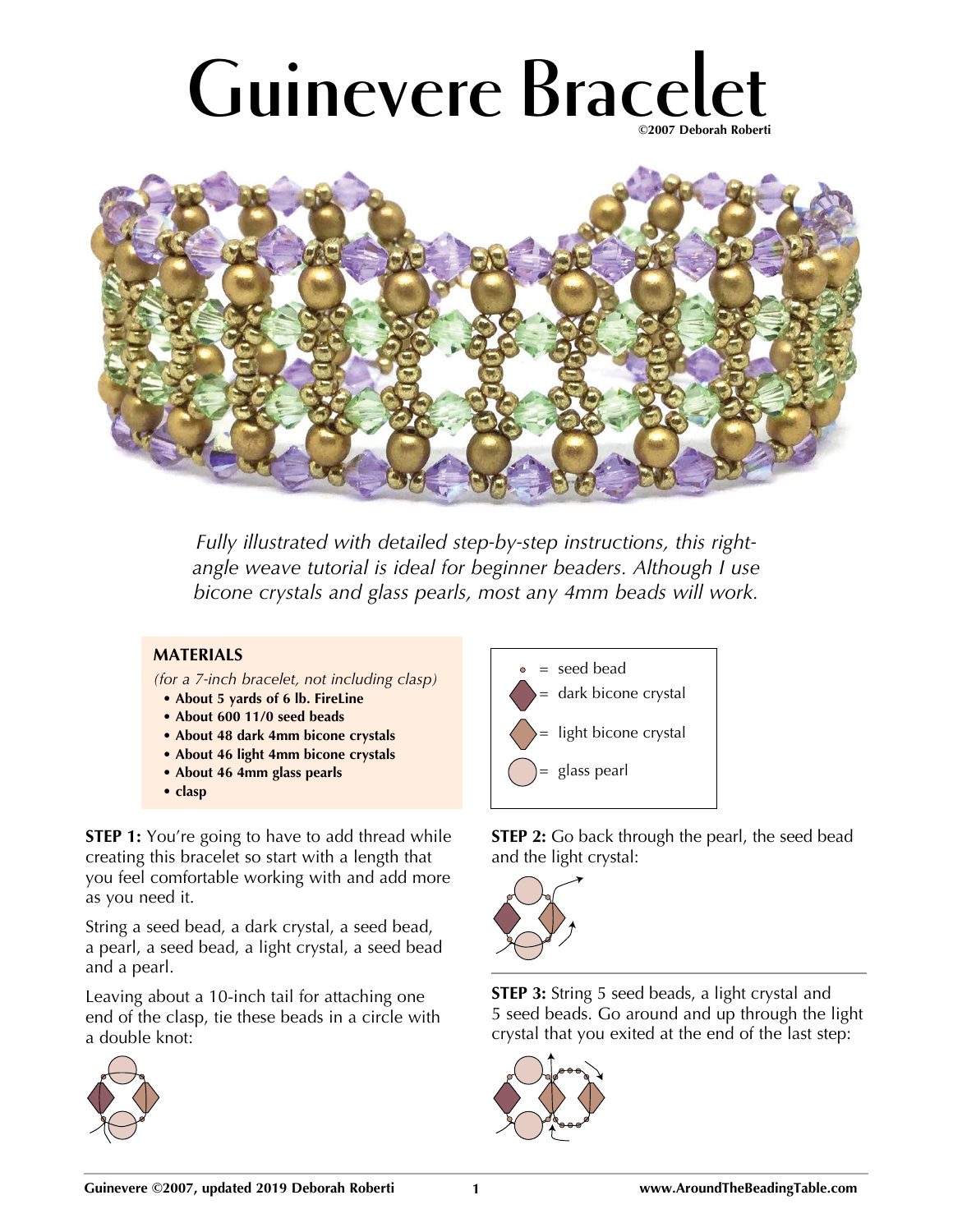**STEP 4:** Continue back through the 5 seed beads and down through the light crystal you strung in the last step:



**STEP 5:** String a seed bead, a pearl, a seed bead, a dark crystal, a seed bead, a pearl and a seed bead.

Go around and back down through the light crystal that you exited at the end of the last step:



**STEP 6:** Continue back through the seed bead, the pearl, the seed bead, the dark crystal, the seed bead and the pearl you added in the last step:



*You've just finished row 1.*

**STEP 7:** To start row 2, string a seed bead, a light crystal, a seed bead, a pearl, a seed bead, a dark crystal and a seed bead.

Go around and back through the pearl that you exited at the end of the last step:



**STEP 8:** Continue back up through the seed bead and the light crystal that you added in the last step:



**STEP 9:** String 5 seed beads, a light crystal and a seed bead.

Go around and through the middle 3 seed beads in row 1 (highlighted in **RED**):



**STEP 10:** String a seed bead.

Go up through the light crystal highlighted in **RED**:









*If you would like to be notified when new patterns are posted, go to AroundTheBeadingTable.com and click on the "Join the Mailing List" tab on the left to subscribe to my mailing list.*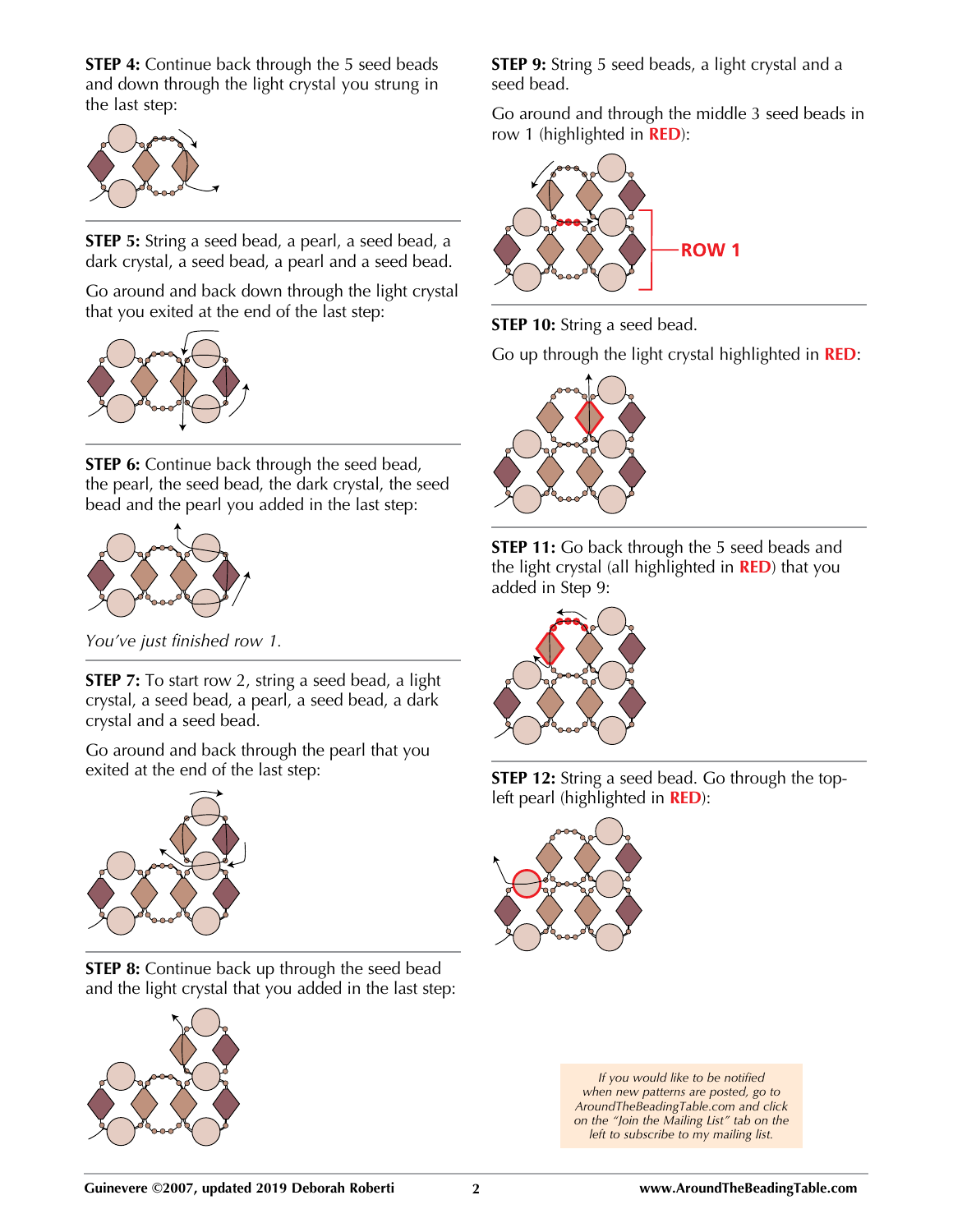**STEP 13:** String a seed bead, a dark crystal, a seed bead, a pearl and a seed bead.

Go around and down through the light bicone crystal, the seed bead and the pearl that you exited at the end of the last step (all highlighted in **RED**):



**STEP 14:** To finish row 2, continue back up through the seed bead, the dark crystal, the seed bead and the pearl:



**STEP 15:** To start row 3, string a seed bead, a light crystal, a seed bead, a pearl, a seed bead, a dark crystal and a seed bead.

Go around and back through the pearl that you exited at the end of the last step:



**STEP 16:** Continue on up through the seed bead and the light crystal that you added in the last step:



**STEP 17:** String 5 seed beads, a light crystal and a seed bead.

Go around and through the middle 3 seed beads in row 2 (highlighted in **RED**):







**STEP 19:** Continue back through the 5 seed beads and the light crystal (all highlighted below in **RED**):



**STEP 20:** String a seed bead. Go through the topright pearl in row 2 (highlighted in **RED**):